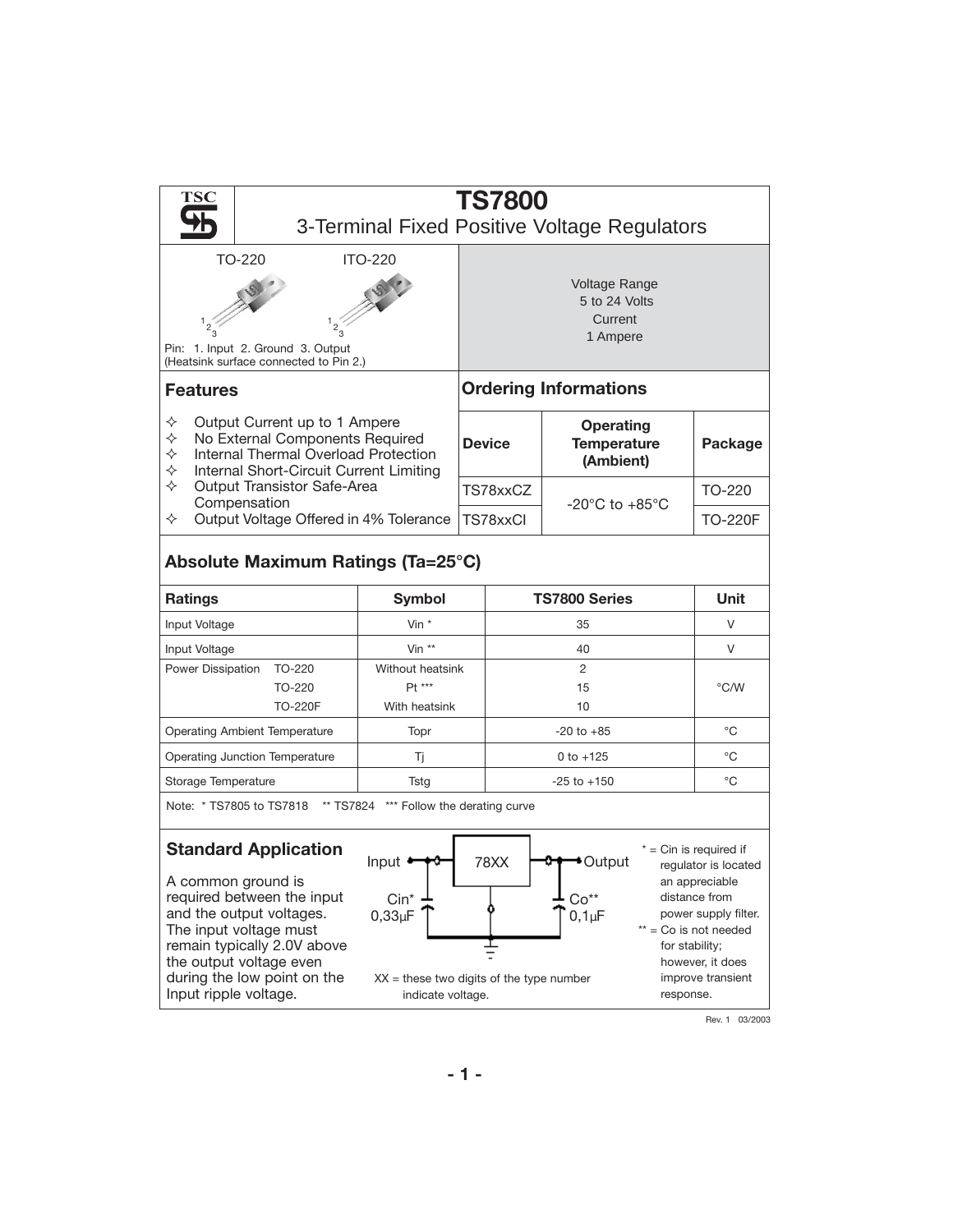

### **TS7805 Electrical Characteristics**

| (Vin=10V, lout=500mA, 0°CATjA125°C, Cin=0.33µF, Cout=0.1µF; unless otherwise specified.) |                |                                      |                              |       |                |      |                     |
|------------------------------------------------------------------------------------------|----------------|--------------------------------------|------------------------------|-------|----------------|------|---------------------|
| <b>Characteristics</b>                                                                   | Symbol         | <b>Test Conditions</b>               |                              | Min.  | Typ.           | Max. | <b>Unit</b>         |
| Output Voltage                                                                           | Vout           | $Ti=25^{\circ}C$                     |                              | 4.80  | 5              | 5.20 | $\vee$              |
|                                                                                          |                | 7VAVinA20V, 5mAAloutA1.5A,<br>PDA15W |                              | 4.75  | 5              | 5.25 | $\vee$              |
| Line Regulation                                                                          | <b>REGline</b> |                                      | Ti=25°C 7.5VAVinA25V         | $-$   | 3              | 100  | mV                  |
|                                                                                          |                |                                      | 8VAVinA12V                   | $-$   | 1              | 50   | mV                  |
| Load Regulation                                                                          | REGload        |                                      | Ti=25°C 5mAAloutA1.5A        | $-$   | 15             | 100  | mV                  |
|                                                                                          |                |                                      | 250mAAloutA750mA             | $-$   | 5              | 50   | mV                  |
| Quiescent Current                                                                        | lq             | lout=0, $Tj = 25^{\circ}C$           |                              | $- -$ | 4.2            | 8    | mA                  |
| Quiescent Current Change                                                                 | O <sub>d</sub> | 7VAVinA25V                           |                              | $-$   | $-$            | 1.3  | mA                  |
|                                                                                          |                | 5mAAloutA1.5A                        |                              |       | $- -$          | 0.5  | mA                  |
| Output Noise Voltage                                                                     | Vn             |                                      | 10HzAfA100KHz, Tj=25°C       |       | 40             | $-$  | μV                  |
| <b>Ripple Rejection Ratio</b>                                                            | <b>RR</b>      |                                      | f=120Hz, 8VAVinA18V          | 62    | 78             | $-$  | dB                  |
| <b>Voltage Drop</b>                                                                      | Vdrop          |                                      | lout=1.0A, $Ti=25^{\circ}$ C | $- -$ | $\mathfrak{p}$ | $-$  | $\vee$              |
| <b>Output Resistance</b>                                                                 | Rout           | $f=1KHz$                             |                              | $- -$ | 17             | $-$  | mK                  |
| <b>Output Short Circuit Current</b>                                                      | los            | $Ti=25^{\circ}C$                     |                              | $- -$ | 750            | $-$  | mA                  |
| Peak Output Current                                                                      | lo peak        | $Ti=25^{\circ}C$                     |                              |       | 2.2            | $-$  | A                   |
| <b>Temperature Coefficient</b><br>Output Voltage                                         | OVout/OTi      |                                      | lout=5mA, 0°CATjA125°C       |       | $-0.6$         | $-$  | $mV$ <sup>o</sup> C |

## **TS7806 Electrical Characteristics**

(Vin=11V, Iout=500mA, 0°C)Tj)125°C, Cin=0.33µF, Cout=0.1µF; unless otherwise specified.)

| <b>Characteristics</b>                       | Symbol         | <b>Test Conditions</b>     |                              | Min. | Typ.           | Max. | <b>Unit</b> |
|----------------------------------------------|----------------|----------------------------|------------------------------|------|----------------|------|-------------|
| Output Voltage                               | Vout           | $Ti=25^{\circ}C$           |                              | 5.75 | 6              | 6.25 | $\vee$      |
|                                              |                | PDA15W                     | 8VAVinA21V, 5mAAloutA1.5A,   | 6.3  | 6              | 6.3  | $\vee$      |
| Line Regulation                              | <b>REGline</b> |                            | Ti=25°C 8VAVinA25V           | --   | 5              | 120  | mV          |
|                                              |                |                            | 9VAVinA13V                   |      | 1.5            | 60   | mV          |
| <b>Load Regulation</b>                       | REGload        |                            | Ti=25°C 5mAAloutA1.5A        |      | 14             | 120  | mV          |
|                                              |                |                            | 250mAAloutA750mA             |      | 4              | 60   | mV          |
| Quiescent Current                            | la             | lout=0, $T = 25^{\circ}$ C |                              | --   | 4.3            | 8    | mA          |
| Quiescent Current Change                     | <b>Olg</b>     | 8VAVinA25V                 |                              |      | $-$            | 1.3  | mA          |
|                                              |                | 5mAAloutA1.5A              |                              |      | $- -$          | 0.5  | mA          |
| Output Noise Voltage                         | Vn             |                            | 10HzAfA100KHz, Tj=25°C       |      | 45             | $-$  | μV          |
| Ripple Rejection Ratio                       | <b>RR</b>      |                            | f=120Hz, 9VAVinA19V          | 59   | 75             | $-$  | dB          |
| <b>Voltage Drop</b>                          | Vdrop          |                            | lout=1.0A, $Ti=25^{\circ}$ C | --   | $\mathfrak{p}$ | $-$  | $\vee$      |
| <b>Output Resistance</b>                     | Rout           | $f=1KHz$                   |                              |      | 19             | $-$  | mK          |
| Output Short Circuit Current                 | los            | $Ti=25^{\circ}C$           |                              |      | 550            | $-$  | mA          |
| Peak Output Current                          | lo peak        | $Ti=25^{\circ}C$           |                              |      | 2.2            | $-$  | A           |
| Temperature Coefficient of<br>Output Voltage | OVout/OTi      |                            | lout=5mA, 0°CATjA125°C       |      | $-0.7$         | $-$  | mV/°C       |

Rev. 1 03/2003

Pulse testing techniques are used to maintain the junction temperature as close to the ambient temperature as possible, and thermal effects must be taken into account separately.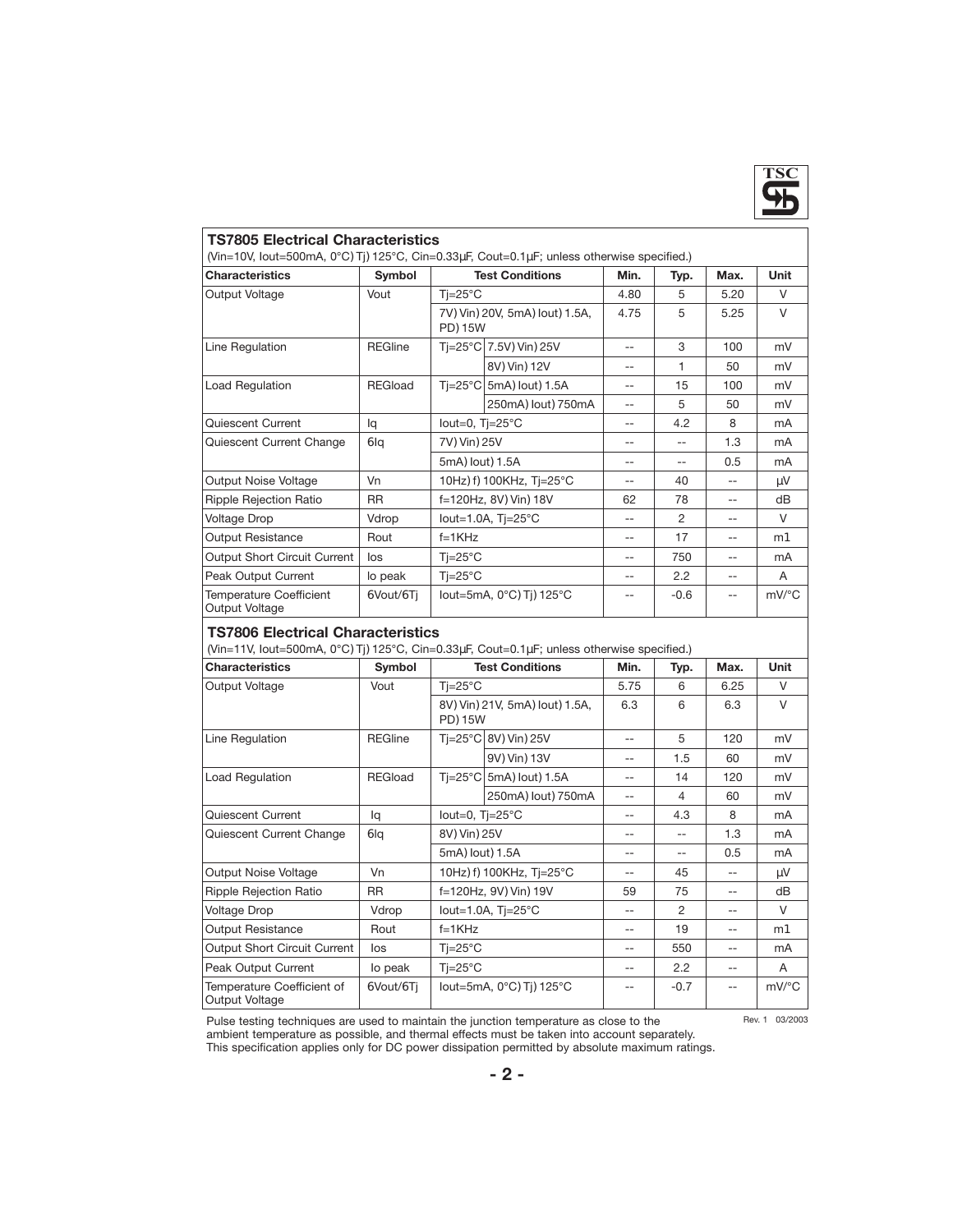

| <b>TS7808 Electrical Characteristics</b><br>(Vin=14V, lout=500mA, 0°CATjA125°C, Cin=0.33µF, Cout=0.1µF; unless otherwise specified.) |                |                            |                               |                          |                          |                          |          |
|--------------------------------------------------------------------------------------------------------------------------------------|----------------|----------------------------|-------------------------------|--------------------------|--------------------------|--------------------------|----------|
| <b>Characteristics</b>                                                                                                               | Symbol         | <b>Test Conditions</b>     |                               | Min.                     | Typ.                     | Max.                     | Unit     |
| Output Voltage                                                                                                                       | Vout           | $Ti=25^{\circ}C$           |                               | 7.69                     | 8                        | 8.32                     | V        |
|                                                                                                                                      |                | PD A15W                    | 10.5VAVinA23V, 5mAAloutA1.5A, | 7.61                     | 8                        | 8.40                     | $\vee$   |
| Line Regulation                                                                                                                      | <b>REGline</b> |                            | 10.5VAVinA25V                 | $\overline{\phantom{a}}$ | 6                        | 160                      | mV       |
|                                                                                                                                      |                | Tj=25°C                    | 11VAVinA17V                   | $-$                      | $\overline{c}$           | 80                       | mV       |
| <b>Load Regulation</b>                                                                                                               | <b>REGload</b> |                            | 10mAAloutA1.5A                | $-$                      | 12                       | 160                      | mV       |
|                                                                                                                                      |                | Ti=25°C                    | 250mAAloutA750mA              | $-$                      | $\overline{4}$           | 80                       | mV       |
| Quiescent Current                                                                                                                    | lq             | lout=0, $Ti=25^{\circ}C$   |                               | $-$                      | 4.3                      | 8                        | mA       |
| Quiescent Current Change                                                                                                             | Olg            | 10.5VAVinA25V              |                               | $\overline{a}$           | $\overline{a}$           | 1                        | mA       |
|                                                                                                                                      |                | 5mAAloutA1.5A              |                               | $-\,-$                   | $\overline{\phantom{a}}$ | 0.5                      | mA       |
| Output Noise Voltage                                                                                                                 | Vn             |                            | 10HzAfA100KHz, Tj=25°C        | $-$                      | 52                       | $\overline{a}$           | μV       |
| <b>Ripple Rejection Ratio</b>                                                                                                        | <b>RR</b>      |                            | f=120Hz, 11VAVinA21V          | 56                       | 72                       | $-$                      | dB       |
| <b>Voltage Drop</b>                                                                                                                  | Vdrop          |                            | lout=1.0A, $Ti=25^{\circ}C$   | $\overline{a}$           | $\overline{c}$           | $-$                      | V        |
| <b>Output Resistance</b>                                                                                                             | Rout           | $f=1KHz$                   |                               | $\overline{a}$           | 16                       | $\overline{a}$           | mK       |
| Output Short Circuit Current                                                                                                         | los            | $Ti=25^{\circ}C$           |                               | $- -$                    | 450                      | $\overline{\phantom{m}}$ | mA       |
| <b>Peak Output Current</b>                                                                                                           | lo peak        | $Ti=25^{\circ}C$           |                               | $-\!$ –                  | 2.2                      | $\overline{\phantom{a}}$ | A        |
| Temperature Coefficient of<br>Output Voltage                                                                                         | OVout/OTj      | lout=5mA, 0°CATjA125°C     |                               | $-$                      | $-0.8$                   | $\overline{a}$           | $mV$ /°C |
| <b>TS7809 Electrical Characteristics</b><br>(Vin=15V, lout=500mA, 0°CATjA125°C, Cin=0.33µF, Cout=0.1µF; unless otherwise specified.) |                |                            |                               |                          |                          |                          |          |
| <b>Characteristics</b>                                                                                                               | Symbol         |                            | <b>Test Conditions</b>        | Min.                     | Typ.                     | Max.                     | Unit     |
| Output Voltage                                                                                                                       | Vout           | $Ti=25^{\circ}C$           |                               | 8.65                     | 9                        | 9.36                     | V        |
|                                                                                                                                      |                | PD A15W                    | 11.5VAVinA24V, 5mAAloutA1.5A, | 8.57                     | 9                        | 9.45                     | $\vee$   |
| Line Regulation                                                                                                                      | <b>REGline</b> |                            | 11.5VAVinA26V                 | $-$                      | 6                        | 180                      | mV       |
|                                                                                                                                      |                | $Ti=25^{\circ}C$           | 11.5VAVinA17V                 | $\overline{a}$           | 2                        | 90                       | mV       |
| <b>Load Regulation</b>                                                                                                               | <b>REGload</b> |                            | 5mAAloutA1.5A                 | $\overline{\phantom{a}}$ | 12                       | 180                      | mV       |
|                                                                                                                                      |                | Ti=25°C                    | 250mAAloutA750mA              | $-$                      | 4                        | 90                       | mV       |
| Quiescent Current                                                                                                                    | lq             | lout=0, $T = 25^{\circ}$ C |                               | $-$                      | 4.3                      | 8                        | mA       |
| Quiescent Current Change                                                                                                             | O <sub>d</sub> | 11.5VAVinA26V              |                               | $-$                      | $-$                      | 1                        | mA       |
|                                                                                                                                      |                | 5mAAloutA1.5A              |                               | $-$                      | $\overline{\phantom{a}}$ | 0.5                      | mA       |
| Output Noise Voltage                                                                                                                 | Vn             |                            | 10HzAfA100KHz, Tj=25°C        | $-$                      | 52                       | $\overline{\phantom{a}}$ | μV       |
| <b>Ripple Rejection Ratio</b>                                                                                                        | <b>RR</b>      |                            | f=120Hz, 11.5VAVinA21.5V      | 55                       | 72                       | $-\,-$                   | dB       |
| <b>Voltage Drop</b>                                                                                                                  | Vdrop          |                            | lout=1.0A, $Ti=25^{\circ}C$   | $\overline{a}$           | 2                        | $\overline{a}$           | V        |
| <b>Output Resistance</b>                                                                                                             | Rout           | f=1KHz                     |                               | $-$                      | 16                       | $-$                      | mK       |
| <b>Output Short Circuit Current</b>                                                                                                  | los            | $Ti=25^{\circ}C$           |                               | --                       | 450                      | $-$                      | mA       |
| Peak Output Current                                                                                                                  | lo peak        | $Ti=25^{\circ}C$           |                               | $\overline{\phantom{a}}$ | 2.2                      | $\overline{\phantom{a}}$ | A        |
| Temperature Coefficient of<br>Output Voltage                                                                                         | OVout/OTj      |                            | lout=5mA, 0°CATjA125°C        | $-$                      | $-1$                     | $\overline{a}$           | $mV$ /°C |

Pulse testing techniques are used to maintain the junction temperature as close to the

Rev. 1 03/2003

ambient temperature as possible, and thermal effects must be taken into account separately.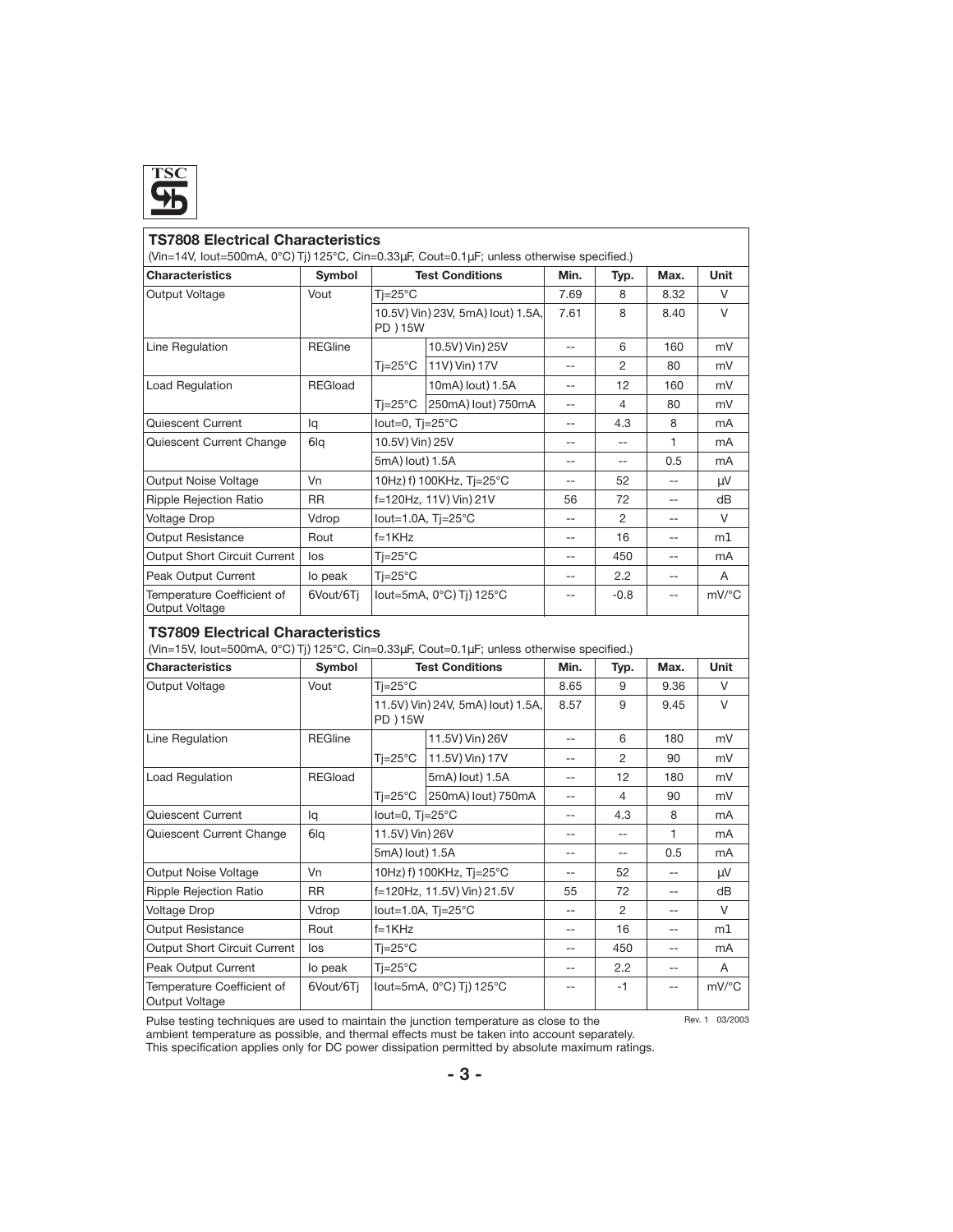

### **TS7810 Electrical Characteristics**

| (Vin=16V, lout=500mA, 0°CATjA125°C, Cin=0.33µF, Cout=0.1µF; unless otherwise specified.) |                |                                          |                               |       |                |      |                     |
|------------------------------------------------------------------------------------------|----------------|------------------------------------------|-------------------------------|-------|----------------|------|---------------------|
| <b>Characteristics</b>                                                                   | Symbol         |                                          | <b>Test Conditions</b>        | Min.  | Typ.           | Max. | <b>Unit</b>         |
| Output Voltage                                                                           | Vout           | $Ti=25^{\circ}C$                         |                               | 9.6   | 10             | 10.4 | $\vee$              |
|                                                                                          |                | 12.5VAVinA25V, 5mAAloutA1.5A,<br>PD A15W |                               | 9.5   | 10             | 10.5 | $\vee$              |
| Line Regulation                                                                          | <b>REGline</b> |                                          | 12.5VAVinA28V                 | $-$   | $\overline{7}$ | 200  | mV                  |
|                                                                                          |                | $Ti=25^{\circ}C$                         | 13VAVinA17V                   | $-$   | 2              | 100  | mV                  |
| Load Regulation                                                                          | REGload        |                                          | 10mAAloutA1.5A                | $-$   | 12             | 200  | mV                  |
|                                                                                          |                | $Ti=25^{\circ}C$                         | 250mAAloutA750mA              | $-$   | 4              | 100  | mV                  |
| Quiescent Current                                                                        | la             | lout=0, $T = 25^{\circ}$ C               |                               | $- -$ | 4.3            | 8    | mA                  |
| Quiescent Current Change                                                                 | O <sub>d</sub> | 12.5VAVinA28V<br>5mAAloutA1.5A           |                               | $- -$ | $-$            | 1    | mA                  |
|                                                                                          |                |                                          |                               |       | $- -$          | 0.5  | mA                  |
| Output Noise Voltage                                                                     | Vn             |                                          | 10HzAfA100KHz, Tj=25°C        |       | 70             | $-$  | μV                  |
| <b>Ripple Rejection Ratio</b>                                                            | <b>RR</b>      |                                          | f=120Hz, 13VAVinA23V          | 55    | 71             | $-$  | dB                  |
| <b>Voltage Drop</b>                                                                      | Vdrop          |                                          | lout=1.0A, $T = 25^{\circ}$ C | $- -$ | $\mathfrak{p}$ | $-$  | V                   |
| <b>Output Resistance</b>                                                                 | Rout           | $f=1KHz$                                 |                               | $- -$ | 18             | $-$  | mK                  |
| <b>Output Short Circuit Current</b>                                                      | los            | $Ti=25^{\circ}C$                         |                               | $- -$ | 400            | $-$  | mA                  |
| Peak Output Current                                                                      | lo peak        | $Ti=25^{\circ}C$                         |                               | $- -$ | 2.2            | $-$  | A                   |
| Temperature Coefficient of<br>Output Voltage                                             | OVout/OTi      |                                          | lout=5mA, 0°CATiA125°C        |       | $-1$           | $-$  | $mV$ <sup>o</sup> C |

# **TS7812 Electrical Characteristics**

| (Vin=19V, lout=500mA, 0°CATjA125°C, Cin=0.33µF, Cout=0.1µF; unless otherwise specified.) |  |  |  |  |  |
|------------------------------------------------------------------------------------------|--|--|--|--|--|
|------------------------------------------------------------------------------------------|--|--|--|--|--|

| <b>Characteristics</b>                                                                                   | Symbol         |                                          | <b>Test Conditions</b>      | Min.  | Typ. | Max.  | <b>Unit</b>         |  |  |
|----------------------------------------------------------------------------------------------------------|----------------|------------------------------------------|-----------------------------|-------|------|-------|---------------------|--|--|
| Output Voltage                                                                                           | Vout           | $Ti=25^{\circ}C$                         |                             | 11.53 | 12   | 12.48 | V                   |  |  |
|                                                                                                          |                | 14.5VAVinA27V, 5mAAloutA1.5A,<br>PD A15W |                             | 11.42 | 12   | 12.60 | $\vee$              |  |  |
| Line Regulation                                                                                          | <b>REGline</b> |                                          | 14VAVinA30V                 | $-$   | 10   | 240   | mV                  |  |  |
|                                                                                                          |                | $Ti=25^{\circ}C$                         | 15VAVinA19V                 | --    | 3    | 120   | mV                  |  |  |
| <b>Load Regulation</b>                                                                                   | <b>REGload</b> |                                          | 10mAAloutA1.5A              | --    | 12   | 240   | mV                  |  |  |
|                                                                                                          |                | $Ti=25^{\circ}C$                         | 250mAAloutA750mA            | $-$   | 4    | 120   | mV                  |  |  |
| Quiescent Current                                                                                        | la             | $Ti=25^{\circ}C$ , lout=0                |                             | --    | 4.3  | 8     | mA                  |  |  |
| Quiescent Current Change                                                                                 | O <sub>d</sub> | 14.5VAVinA30V                            |                             | --    |      | 1     | mA                  |  |  |
|                                                                                                          |                |                                          | 5mAAloutA1.5A               |       | $ -$ | 0.5   | m <sub>A</sub>      |  |  |
| Output Noise Voltage                                                                                     | Vn             |                                          | 10HzAfA100KHz, Tj=25°C      | --    | 75   | --    | μV                  |  |  |
| <b>Ripple Rejection Ratio</b>                                                                            | <b>RR</b>      |                                          | f=120Hz, 15VAVinA25V        | 55    | 71   | --    | dВ                  |  |  |
| <b>Voltage Drop</b>                                                                                      | Vdrop          |                                          | lout=1.0A, $Tj=25^{\circ}C$ | --    | 20   | --    | V                   |  |  |
| <b>Output Resistance</b>                                                                                 | Rout           | $f=1KHz$                                 |                             | --    | 18   | --    | mK                  |  |  |
| <b>Output Short Circuit Current</b>                                                                      | los            | $Ti=25^{\circ}C$                         |                             | --    | 350  | --    | mA                  |  |  |
| Peak Output Current                                                                                      | lo peak        | $Ti=25^{\circ}C$                         |                             | --    | 2.2  | $-$   | A                   |  |  |
| Temperature Coefficient of<br>Output Voltage                                                             | OVout/OTi      | lout=5mA, 0°CATjA125°C                   |                             | --    | $-1$ | --    | $mV$ <sup>o</sup> C |  |  |
| Rev. 1 03/2003<br>Pulse testing techniques are used to maintain the junction temperature as close to the |                |                                          |                             |       |      |       |                     |  |  |

Pulse testing techniques are used to maintain the junction temperature as close to the ambient temperature as possible, and thermal effects must be taken into account separately.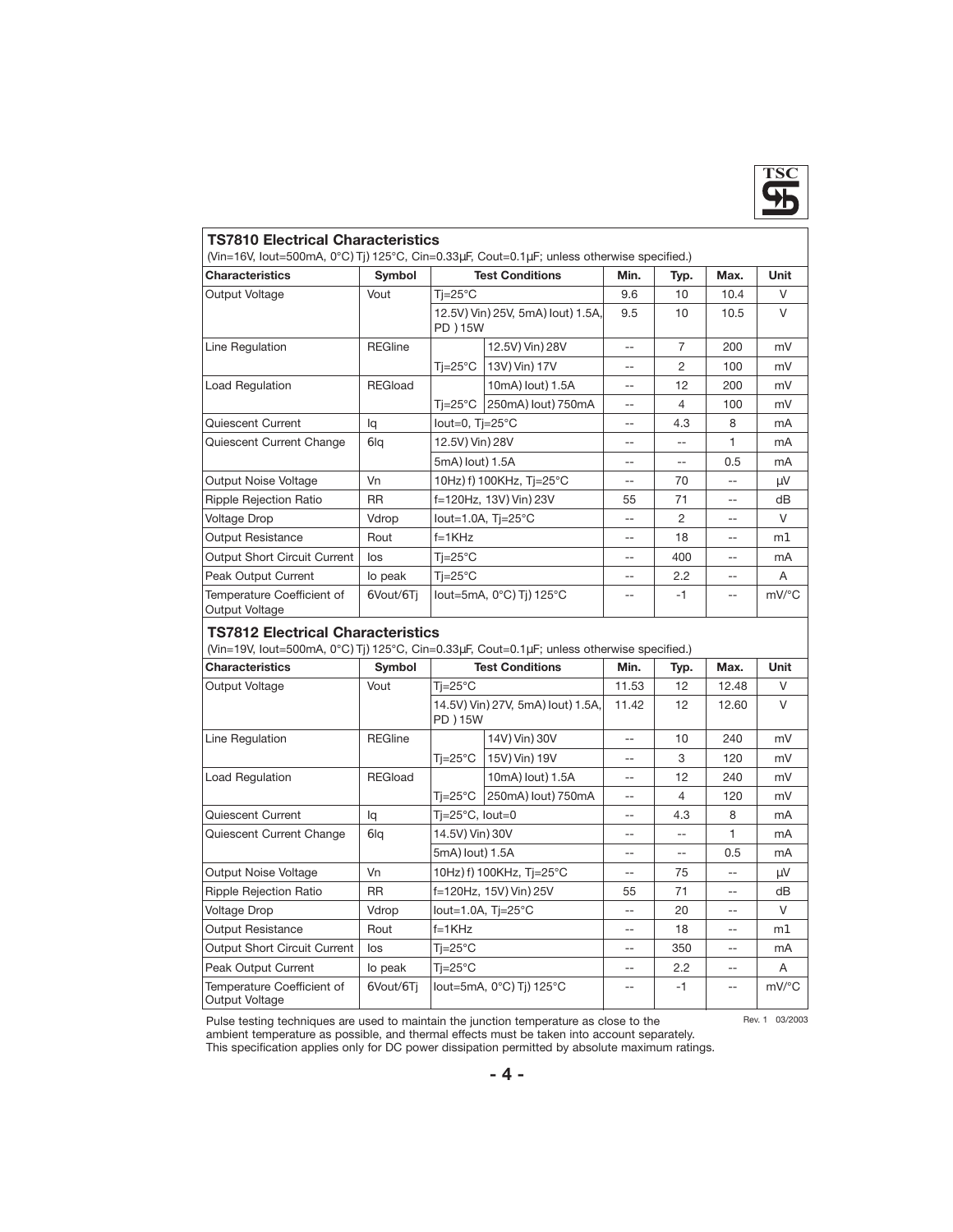

| <b>TS7815 Electrical Characteristics</b><br>(Vin=23V, lout=500mA, 0°CATjA125°C, Cin=0.33µF, Cout=0.1µF; unless otherwise specified.) |                |                            |                               |                |                          |                          |          |
|--------------------------------------------------------------------------------------------------------------------------------------|----------------|----------------------------|-------------------------------|----------------|--------------------------|--------------------------|----------|
| <b>Characteristics</b>                                                                                                               | Symbol         | <b>Test Conditions</b>     |                               | Min.           | Typ.                     | Max.                     | Unit     |
| Output Voltage                                                                                                                       | Vout           | $Ti=25^{\circ}C$           |                               | 14.42          | 15                       | 15.60                    | V        |
|                                                                                                                                      |                | PD A15W                    | 17.5VAVinA30V, 5mAAloutA1.5A, | 14.28          | 15                       | 15.75                    | $\vee$   |
| Line Regulation                                                                                                                      | <b>REGline</b> |                            | 17.5VAVinA30V                 | $-$            | 12                       | 300                      | mV       |
|                                                                                                                                      |                | Tj=25°C                    | 18VAVinA22V                   | --             | 3                        | 150                      | mV       |
| Load Regulation                                                                                                                      | <b>REGload</b> |                            | 10mAAloutA1.5A                | $-$            | 12                       | 300                      | mV       |
|                                                                                                                                      |                | $Ti=25^{\circ}C$           | 250mAAloutA750mA              | $\overline{a}$ | $\overline{4}$           | 150                      | mV       |
| Quiescent Current                                                                                                                    | lq             | Tj=25°C, lout=0            |                               | --             | 4.3                      | 8                        | mA       |
| Quiescent Current Change                                                                                                             | Ola            | 17.5VAVinA30V              |                               | $- -$          | $\overline{\phantom{m}}$ | 1                        | mA       |
|                                                                                                                                      |                | 5mAAloutA1.5A              |                               | $\overline{a}$ | $\overline{a}$           | 0.5                      | mA       |
| Output Noise Voltage                                                                                                                 | Vn             |                            | 10HzAfA100KHz, Tj=25°C        | $-$            | 90                       | $-$                      | μV       |
| Ripple Rejection Ratio                                                                                                               | <b>RR</b>      |                            | f=120Hz, 18VAVinA28V          | 54             | 70                       |                          | dВ       |
| <b>Voltage Drop</b>                                                                                                                  | Vdrop          |                            | lout=1.0A, $Tj=25^{\circ}C$   | $\overline{a}$ | $\overline{2}$           | $\overline{\phantom{a}}$ | $\vee$   |
| <b>Output Resistance</b>                                                                                                             | Rout           | $f=1KHz$                   |                               | $-$            | 19                       | $-$                      | mK       |
| Output Short Circuit Current                                                                                                         | los            | $Ti=25^{\circ}C$           |                               | $-$            | 230                      | $\overline{a}$           | mA       |
| <b>Peak Output Current</b>                                                                                                           | lo peak        | $Ti=25^{\circ}C$           |                               | --             | 2.1                      | $-$                      | A        |
| Temperature Coefficient of<br>Output Voltage                                                                                         | OVout/OTj      | lout=5mA, 0°CATjA125°C     |                               |                | $-1$                     |                          | $mV$ /°C |
| <b>TS7818 Electrical Characteristics</b><br>(Vin=27V, lout=500mA, 0°CATjA125°C, Cin=0.33µF, Cout=0.1µF; unless otherwise specified.) |                |                            |                               |                |                          |                          |          |
| <b>Characteristics</b>                                                                                                               | Symbol         |                            | <b>Test Conditions</b>        | Min.           | Typ.                     | Max.                     | Unit     |
| Output Voltage                                                                                                                       | Vout           | $Ti=25^{\circ}C$           |                               | 17.30          | 18                       | 18.72                    | V        |
|                                                                                                                                      |                | PD A15W                    | 21VAVinA33V, 5mAAloutA1.5A,   | 17.14          | 18                       | 18.90                    | V        |
| Line Regulation                                                                                                                      | <b>REGline</b> |                            | 21VAVinA33V                   | $-$            | 15                       | 360                      | mV       |
|                                                                                                                                      |                |                            | Ti=25°C 22VAVinA26V           | $-$            | 5                        | 180                      | mV       |
| Load Regulation                                                                                                                      | REGload        |                            | 10mAAloutA1.5A                | $\overline{a}$ | 12                       | 360                      | mV       |
|                                                                                                                                      |                |                            | Ti=25°C 250mAAloutA750mA      | $-$            | $\overline{4}$           | 180                      | mV       |
| Quiescent Current                                                                                                                    | lq             | $T = 25^{\circ}$ C, lout=0 |                               | $-$            | 4.5                      | 8                        | mA       |
| Quiescent Current Change                                                                                                             | Olq            | 21VAVinA33V                |                               | $-$            | $-$                      | 1                        | mA       |
|                                                                                                                                      |                | 5mAAloutA1.5A              |                               | $\overline{a}$ | $\overline{\phantom{a}}$ | 0.5                      | mA       |
| Output Noise Voltage                                                                                                                 | Vn             |                            | 10HzAfA100KHz, Tj=25°C        | $- -$          | 110                      | $\overline{\phantom{a}}$ | μV       |
| <b>Ripple Rejection Ratio</b>                                                                                                        | <b>RR</b>      |                            | f=120Hz, 21VAVinA31V          | 54             | 70                       | $-\,-$                   | dB       |
| <b>Voltage Drop</b>                                                                                                                  | Vdrop          |                            | lout=1.0A, $Tj=25^{\circ}C$   | $-$            | 2                        | $\overline{a}$           | V        |
| <b>Output Resistance</b>                                                                                                             | Rout           | $f=1KHz$                   |                               | $-$            | 22                       | $\overline{\phantom{a}}$ | mK       |
| <b>Output Short Circuit Current</b>                                                                                                  | los            | $Ti=25^{\circ}C$           |                               | $-$            | 200                      |                          | mA       |
| <b>Peak Output Current</b>                                                                                                           | lo peak        | $Ti=25^{\circ}C$           |                               | $-$            | 2.1                      | $\overline{\phantom{a}}$ | A        |
| Temperature Coefficient of<br>Output Voltage                                                                                         | OVout/OTj      |                            | lout=5mA, 0°CATjA125°C        | $\overline{a}$ | $-1$                     | $\overline{a}$           | mV/°C    |

Pulse testing techniques are used to maintain the junction temperature as close to the

Rev. 1 03/2003

ambient temperature as possible, and thermal effects must be taken into account separately.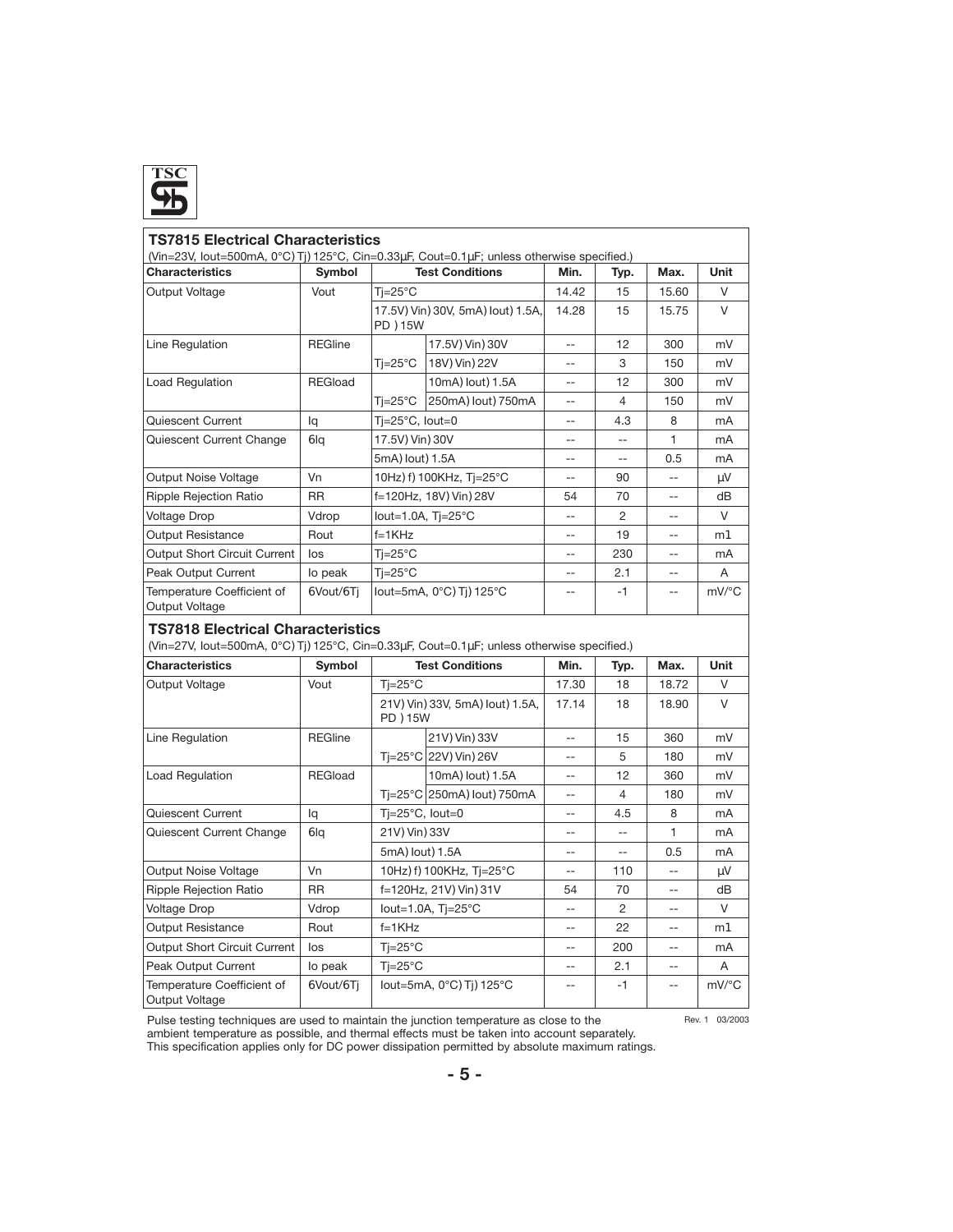

#### **TS7824 Electrical Characteristics**

 $\vert$  (Vin=33V, Iout=500mA, 0°CATjA125°C, Cin=0.33µF, Cout=0.1µF; unless otherwise specified.)

| <b>Characteristics</b>                       | Symbol         |                                        | <b>Test Conditions</b>       | Min.  | Typ.   | Max.  | <b>Unit</b> |  |  |  |
|----------------------------------------------|----------------|----------------------------------------|------------------------------|-------|--------|-------|-------------|--|--|--|
| Output Voltage                               | Vout           | $Ti=25^{\circ}C$                       |                              | 23.07 | 24     | 24.96 | $\vee$      |  |  |  |
|                                              |                | 26VAVinA38V, 5mAAloutA1.5A,<br>PD A15W |                              | 22.85 | 24     | 25.20 | $\vee$      |  |  |  |
| Line Regulation                              | <b>REGline</b> |                                        | 26VAVinA38V                  | --    | 18     | 480   | mV          |  |  |  |
|                                              |                |                                        | Tj=25°C 27VAVinA32V          | --    | 6      | 240   | mV          |  |  |  |
| <b>Load Regulation</b>                       | <b>REGload</b> |                                        | 10mAAloutA1.5A               | --    | 12     | 480   | mV          |  |  |  |
|                                              |                |                                        | Ti=25°C 250mAAloutA750mA     | --    | 4      | 240   | mV          |  |  |  |
| Quiescent Current                            | lq             | lout=0, $Ti=25^{\circ}C$               |                              | --    | 4.6    | 8     | mA          |  |  |  |
| Quiescent Current Change                     | <b>Olg</b>     | 26VAVinA38V                            |                              | --    | $- -$  | 1     | mA          |  |  |  |
|                                              |                | 5mAAloutA1.5A                          |                              | --    | $- -$  | 0.5   | mA          |  |  |  |
| Output Noise Voltage                         | Vn             |                                        | 10HzAfA100KHz, Tj=25°C       | --    | 170    | --    | μV          |  |  |  |
| Ripple Rejection Ratio                       | <b>RR</b>      |                                        | f=120Hz, 26VAVinA36V         | 54    | 70     | $- -$ | dB          |  |  |  |
| <b>Voltage Drop</b>                          | Vdrop          |                                        | lout=1.0A, $Ti=25^{\circ}$ C | --    | 2      | --    | $\vee$      |  |  |  |
| <b>Output Resistance</b>                     | Rout           | $f=1KHz$                               |                              | --    | 28     | $- -$ | mK          |  |  |  |
| Output Short Circuit Current                 | los            | $Ti=25^{\circ}C$                       |                              | --    | 150    | $- -$ | mA          |  |  |  |
| Peak Output Current                          | lo peak        | $Ti=25^{\circ}C$                       |                              |       | 2.1    | $- -$ | A           |  |  |  |
| Temperature Coefficient of<br>Output Voltage | OVout/OTi      |                                        | lout=5mA, 0°CATjA125°C       |       | $-1.5$ | $-$   | mV/°C       |  |  |  |

Pulse testing techniques are used to maintain the junction temperature as close to the ambient temperature as possible, and thermal effects must be taken into account separately.

This specification applies only for DC power dissipation permitted by absolute maximum ratings.



Rev. 1 03/2003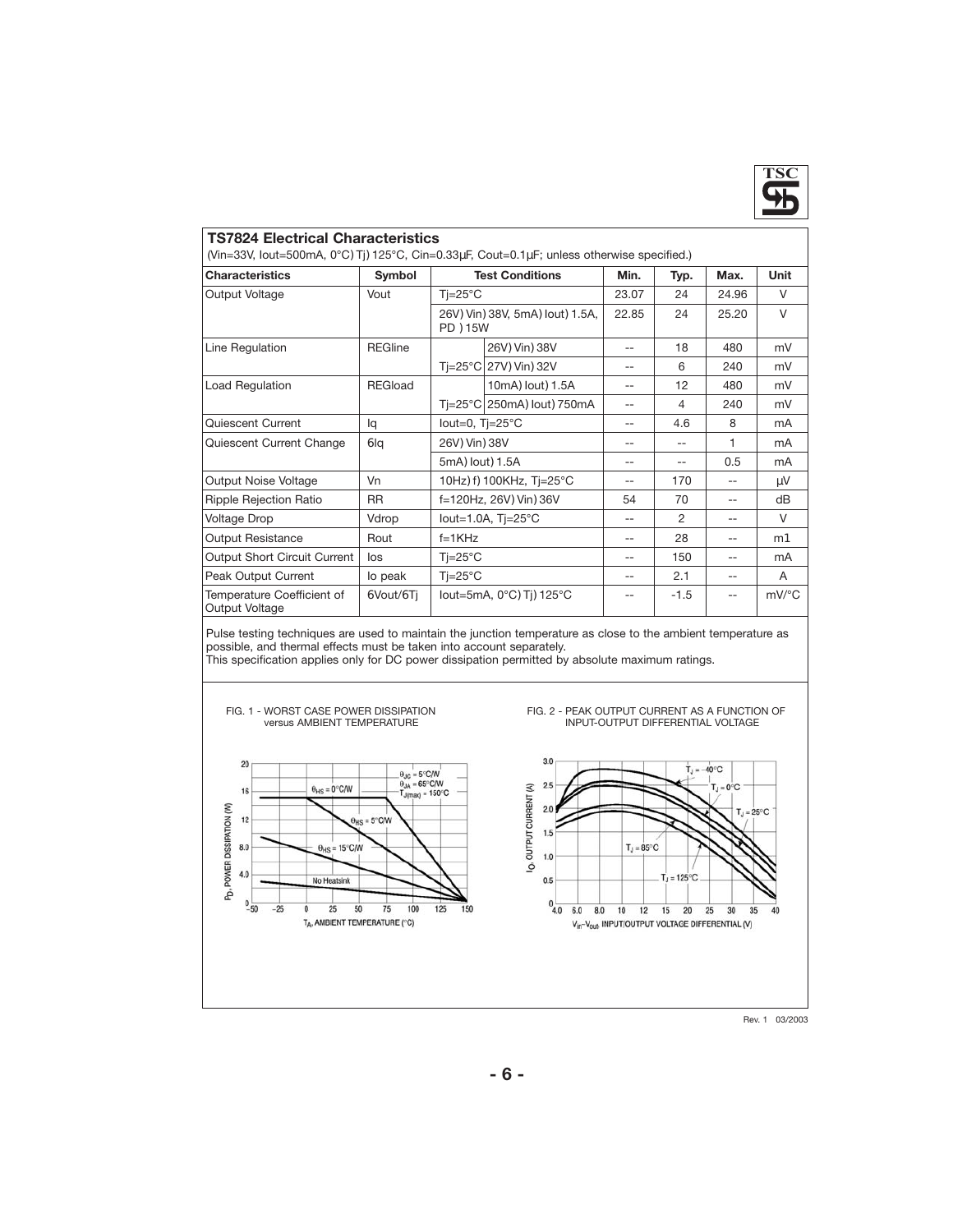